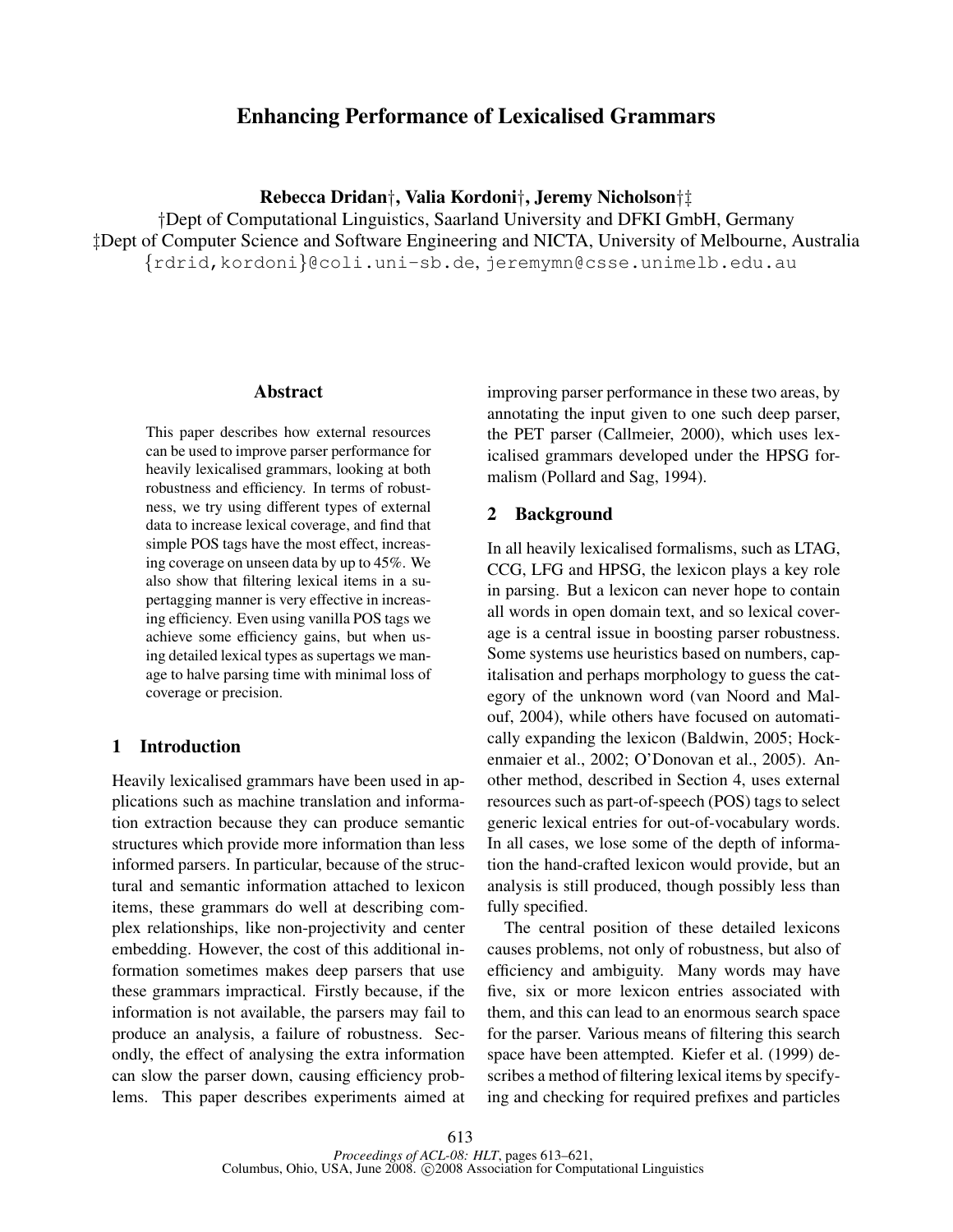which is particularly effective for German, but also applicable to English. Other research has looked at using dependencies to restrict the parsing process (Sagae et al., 2007), but the most well known filtering method is supertagging. Originally described by Bangalore and Joshi (1994) for use in LTAG parsing, it has also been used very successfully for CCG (Clark, 2002). Supertagging is the process of assigning probable 'supertags' to words before parsing to restrict parser ambiguity, where a supertag is a tag that includes more specific information than the typical POS tags. The supertags used in each formalism differ, being elementary trees in LTAG and CCG categories for CCG. Section 3.2 describes an experiment akin to supertagging for HPSG, where the supertags are HPSG lexical types. Unlike elementary trees and CCG categories, which are predominantly syntactic categories, the HPSG lexical types contain a lot of semantic information, as well as syntactic.

In the case study we describe here, the tools, grammars and treebanks we use are taken from work carried out in the DELPH-IN<sup>1</sup> collaboration. This research is based on using HPSG along with Minimal Recursion Semantics (MRS: Copestake et al. (2001)) as a platform to develop deep natural language processing tools, with a focus on multilinguality. The grammars are designed to be bidirectional (used for generation as well as parsing) and so contain very specific linguistic information. In this work, we focus on techniques to improve parsing, not generation, but, as all the methods involve pre-processing and do not change the grammar itself, we do not affect the generation capabilities of the grammars. We use two of the DELPH-IN wide-coverage grammars: the English Resource Grammar (ERG: Copestake and Flickinger (2000)) and a German grammar, GG (Müller and Kasper, 2000; Crysmann, 2003). We also use the PET parser, and the [incr tsdb()] system profiler and treebanking tool (Oepen, 2001) for evaluation.

# 3 Parser Restriction

An exhaustive parser, such as PET, by default produces every parse licensed by the grammar. However, in many application scenarios, this is unnecessary and time consuming. The benefits of using a deep parser with a lexicalised grammar are the precision and depth of the analysis produced, but this depth comes from making many fine distinctions which greatly increases the parser search space, making parsing slow. By restricting the lexical items considered during parsing, we improve the efficiency of a parser with a possible trade-off of losing correct parses. For example, the noun phrase reading of *The dog barks* is a correct parse, although unlikely. By blocking the use of *barks* as a noun in this case, we lose this reading. This may be an acceptable trade-off in some applications that can make use of the detailed information, but only if it can be delivered in reasonable time. An example of such an application is the real-time speech translation system developed in the Verbmobil project (Wahlster, 2000), which integrated deep parsing results, where available, into its appointment scheduling and travel planning dialogues. In these experiments we look at two methods of restricting the parser, first by using POS tags and then using lexical types. To control the trade-off between efficiency and precision, we vary which lexical items are restricted according to a likelihood threshold from the respective taggers. Only open class words are restricted, since it is the gross distinctions between, for instance, noun and verb that we would like to utilise. Any differences between categories for closed class words are more subtle and we feel the parser is best left to make these distinctions without restriction. The data set used for these experiments is the *jh5* section of the treebank released with the ERG. This text consists of edited written English in the domain of Norwegian hiking instructions from the LOGON project (Oepen et al., 2004).

## 3.1 Part of Speech Tags

We use TreeTagger (Schmid, 1994) to produce POS tags and then open class words are restricted if the POS tagger assigned a tag with a probability over a certain threshold. A lower threshold will lead to faster parsing, but at the expense of losing more correct parses. We experiment with various thresholds, and results are shown in Table 1. Since a gold standard treebank for our data set was available, it was possible to evaluate the accuracy of the parser. Evaluation of deep parsing results is often reported only in terms of coverage (number of sentences which re-

<sup>1</sup> http://wiki.delph-in.net/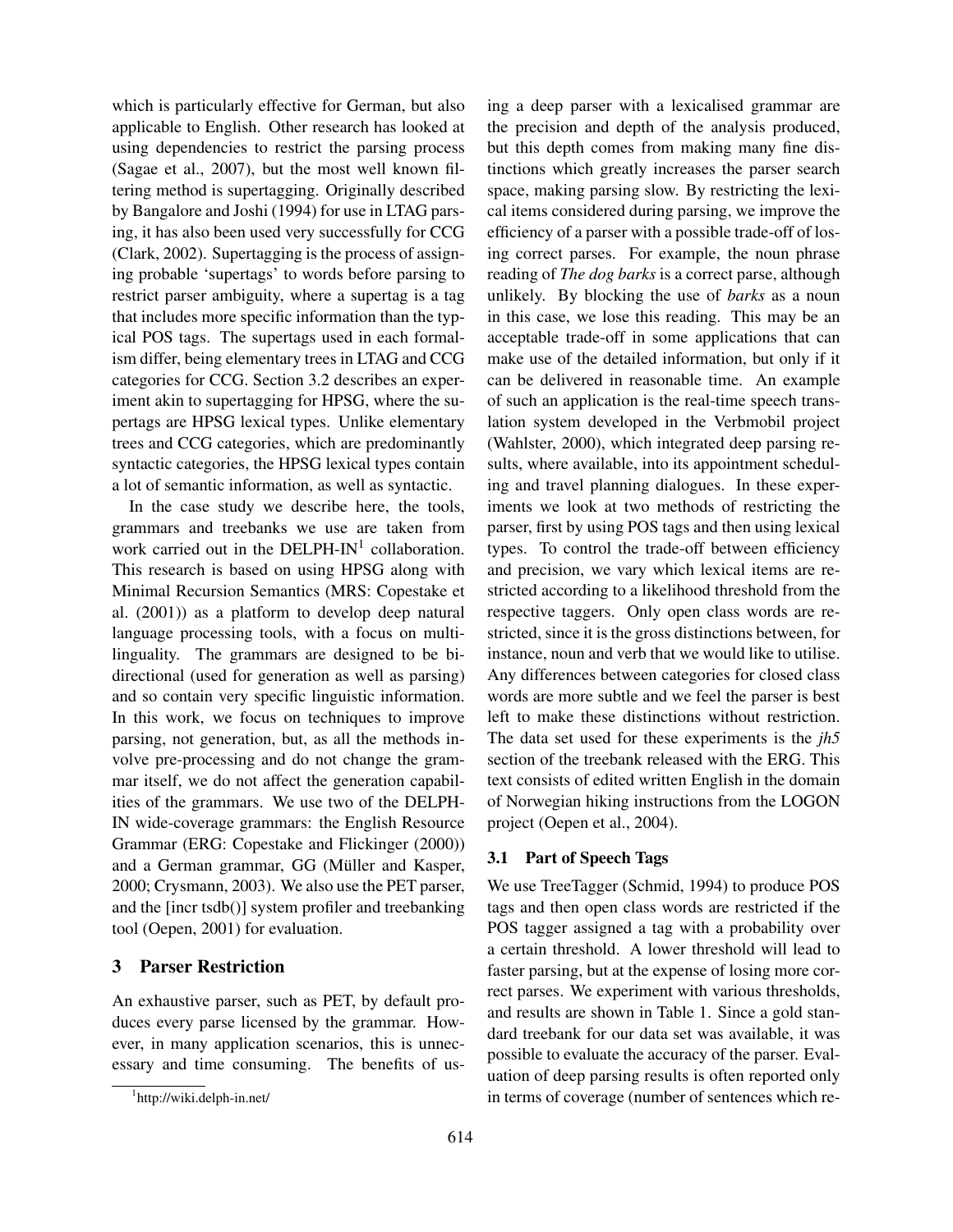| Threshold    | Coverage | Precision | Time  |
|--------------|----------|-----------|-------|
| gold         | 93.5%    | 92.2%     | N/A   |
| unrestricted | 93.3%    | 92.4%     | 0.67s |
| 1.00         | 90.7%    | 91.9%     | 0.59s |
| 0.98         | 88.8%    | 89.3%     | 0.49s |
| 0.95         | 88.4%    | 89.5%     | 0.48s |
| 0.90         | 86.4%    | 88.5%     | 0.44s |
| 0.80         | 84.3%    | 87.0%     | 0.43s |
| 0.60         | 81.5%    | 87.3%     | 0.39s |

Table 1: Results obtained when restricting the parser lexicon according to the POS tag, where words are restricted according to a threshold of POS probabilities.

ceive an analysis), because, since the hand-crafted grammars are optimised for precision over coverage, the analyses are assumed to be correct. However, in this experiment, we are potentially 'diluting' the precision of the grammar by using external resources to remove parses and so it is important that we have some idea of how the accuracy is affected. In the table, precision is the percentage of sentences that, having produced at least one parse, produced a correct parse. A parse was judged to be correct if it exactly matched the gold standard tree in all aspects, syntactic and semantic.

The results show quite clearly how the coverage drops as the average parse time per sentence drops. In hybrid applications that can back-off to less informative analyses, this may be a reasonable trade-off, enabling detailed analyses in shorter times where possible, and using the shallower analyses otherwise.

#### 3.2 Lexical Types

Another option for restricting the parser is to use the lexical types used by the grammar itself, in a similar method to that described by Prins and van Noord (2003). This could be considered a form of supertagging as used in LTAG and CCG. Restricting by lexical types should have the effect of reducing ambiguity further than POS tags can do, since one POS tag could still allow the use of multiple lexical items with compatible lexical types. On the other hand, it could be considered more difficult to tag accurately, since there are many more lexical types than POS tags (almost 900 in the ERG) and less training data is available.

| Configuration   | Coverage | Precision | Time  |
|-----------------|----------|-----------|-------|
| gold            | 93.5%    | 92.2%     | N/A   |
| unrestricted    | 93.3%    | $92.4\%$  | 0.67s |
| 0.98 with POS   | 93.5%    | 91.9%     | 0.63s |
| $0.95$ with POS | $93.1\%$ | 92.4%     | 0.48s |
| $0.90$ with POS | 92.9%    | 92.3%     | 0.37s |
| $0.80$ with POS | 91.8%    | 91.8%     | 0.31s |
| $0.60$ with POS | 86.2%    | 93.5%     | 0.21s |
| $0.98$ no POS   | 92.9%    | 92.3%     | 0.62s |
| $0.95$ no POS   | 90.9%    | 91.0%     | 0.48s |
| $0.90$ no POS   | 87.7%    | 89.2%     | 0.42s |
| $0.80$ no POS   | 79.7%    | 84.6%     | 0.33s |
| $0.60$ no POS   | 67.0%    | 84.2%     | 0.23s |

Table 2: Results obtained when restricting the parser lexicon according to the predicted lexical type, where words are restricted according to a threshold of tag probabilities. Two models, with and without POS tags as features, were used.

While POS taggers such as TreeTagger are common, and there some supertaggers are available, notably that of Clark and Curran (2007) for CCG, no standard supertagger exists for HPSG. Consequently, we developed a Maximum Entropy model for supertagging using the OpenNLP implementation.<sup>2</sup> Similarly to Zhang and Kordoni (2006), we took training data from the gold–standard lexical types in the treebank associated with ERG (in our case, the July-07 version). For each token, we extracted features in two ways. One used features only from the input string itself: four characters from the beginning and end of the target word token, and two words of context (where available) either side of the target. The second used the features from the first, along with POS tags given by TreeTagger for the context tokens.

We held back the *jh5* section of the treebank for testing the Maximum Entropy model. Again, the lexical items that were to be restricted were controlled by a threshold, in this case the probability given by the maximum entropy model. Table 2 shows the results achieved by these two models, with the unrestricted results and the gold standard provided for comparison.

Here we see the same trends of falling coverage

<sup>2</sup> http://maxent.sourceforge.net/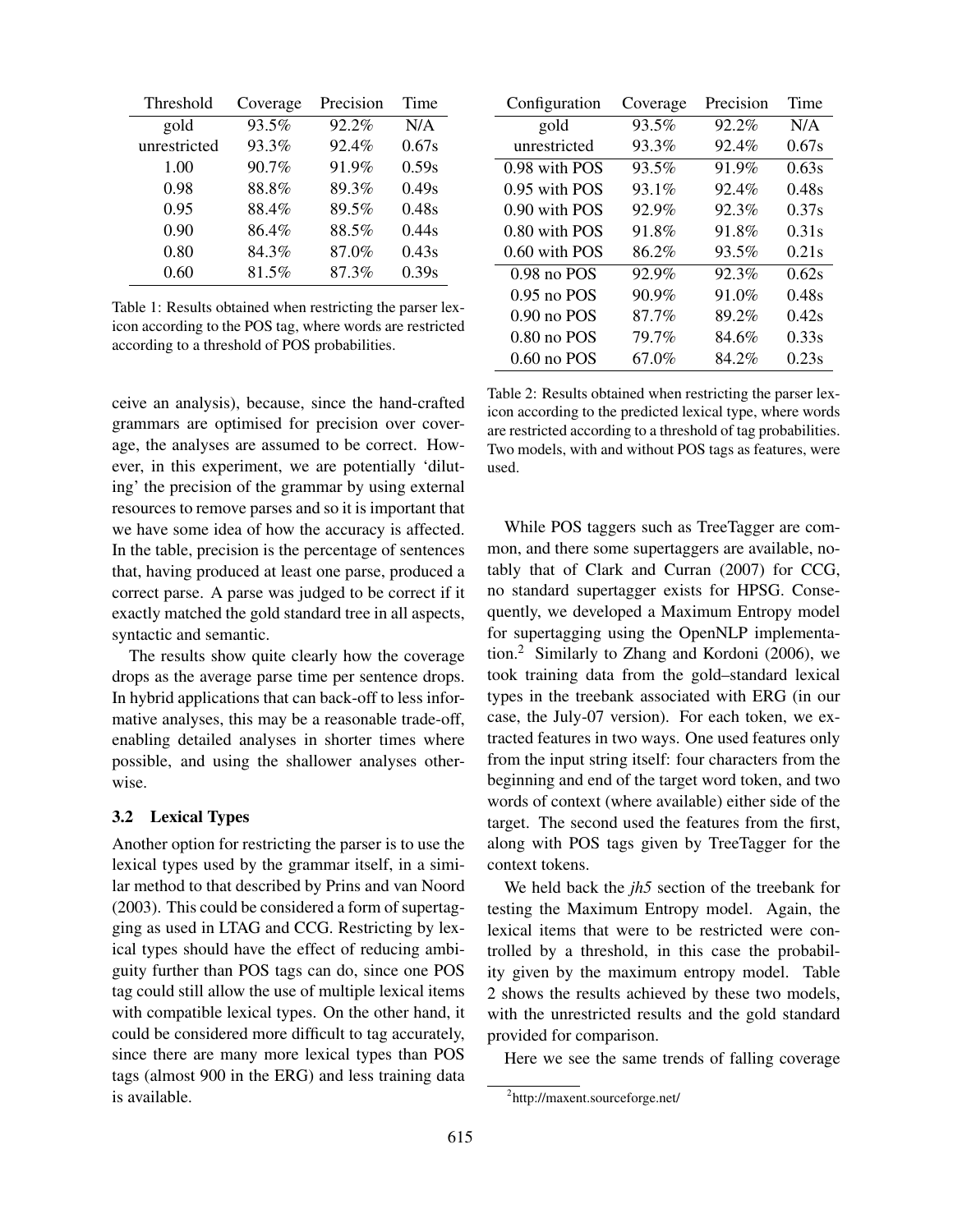with falling time for both models, with the POS tagged model consistently outperforming the wordform model. To give a clearer picture of the comparative performance of all three experiments, Figure 1 shows how the results vary with time for both models, and for the POS tag restricted experiment. Here we can see that the coverage and precision of the lexical type restriction experiment that uses the word-form model is just above that of the POS restricted one. However the POS tagged model clearly outperforms both, showing minimal loss of coverage or precision at a threshold which halved the average parsing time. At the lowest parsing time, we see that precision of the POS tagged model even goes up. This can be explained by noting that coverage here goes down, and obviously we are losing more incorrect parses than correct parses.

This echoes the main result from Prins and van Noord (2003), that filtering the lexical categories used by the parser can significantly reduce parsing time, while maintaining, or even improving, precision. The main differences between our method and that of Prins and van Noord are the training data and the tagging model. The key feature of their experiment was the use of 'unsupervised' training data, that is, the uncorrected output of their parser. In this experiment, we used gold standard training data, but much less of it (just under 200 000 words) and still achieved a very good precision. It would be interesting to see what amount of unsupervised parser output we would require to achieve the same level of precision. The other difference was the tagging model, maximum entropy versus Hidden Markov Model (HMM). We selected maximum entropy because Zhang and Kordoni (2006) had shown that they got better results using a maximum entropy tagger instead of a HMM one when predicting lexical types, albeit for a slightly different purpose. It is not possible to directly compare results between our experiments and those in Prins and van Noord, because of different languages, data sets and hardware, but it is worth noting that parsing times are much lower in our setup, perhaps more so than can be attributed to 4 years hardware improvement. While the range of sentence lengths appears to be very similar between the data sets, one possible reason for this could be the very large number of lexical categories used in their ALPINO system.



Figure 1: Coverage and precision varying with time for the three restriction experiments. Gold standard and unrestricted results shown for comparison.

While this experiment is similar to that of Clark and Curran (2007), it differs in that their supertagger assign categories to every word, while we look up every word in the lexicon and the tagger is used to filter what the lexicon returns, only if the tagger confidence is sufficiently high. As Table 2 shows, when we use the tags for which the tagger had a low confidence, we lose significant coverage. In order to run as a supertagger rather than a filter, the tagger would need to be much more accurate. While we can look at multi-tagging as an option, we believe much more training data would be needed to achieve a sufficient level of tag accuracy.

Increasing efficiency is important for enabling these heavily lexicalised grammars to bring the benefits of their deep analyses to applications, but simi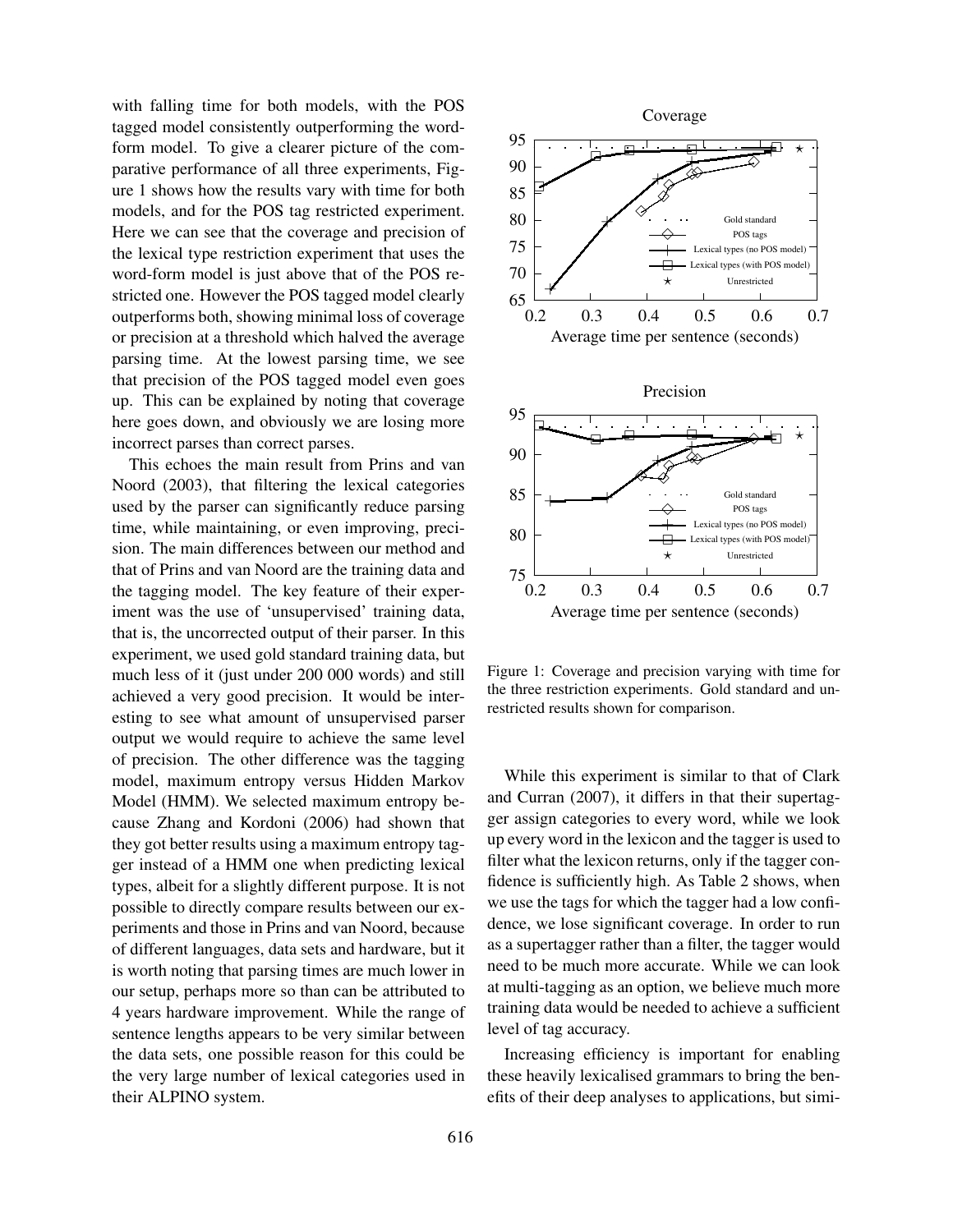larly important is robustness. The following section is aimed at addressing this issue of robustness, again by using external information.

# 4 Unknown Word Handling

The lexical information available to the parser is what makes the depth of the analysis possible, and the default configuration of the parser uses an allor-nothing approach, where a parse is not produced if all the lexical information is not available. However, in order to increase robustness, it is possible to use underspecified lexical information where a fully specified lexical item is not available. One method of doing this, built in to the PET parser, is to use POS tags to select generic lexical items, and hence allow a (less than fully specified) parse to be built.

The six data sets used for these experiments were chosen to give a range of languages and genres. Four sets are English text: *jh5* described in Section 3; *trec* consisting of questions from TREC and included in the treebanks released with the ERG; *a00* which is taken from the BNC and consists of factsheets and newsletters; and *depbank*, the 700 sentences of the Briscoe and Carroll version of Dep-Bank (Briscoe and Carroll, 2006) taken from the Wall Street Journal. The last two data sets are German text: *clef700* consisting of German questions taken from the CLEF competition and *eiche564* a sample of sentences taken from a treebank parsed with the German HPSG grammar, GG and consisting of transcribed German speech data concerning appointment scheduling from the Verbmobil project. Vital statistics of these data sets are described in Table 3.

We used TreeTagger to POS tag the six data sets, with the tagger configured to assign multiple tags, where the probability of the less likely tags was at least half that of the most likely tag. The data was input using a PET input chart (PIC), which allows POS tags to be assigned to each token, and then parsed each with the PET parser. $3$  All English data sets used the July-07 CVS version of the ERG and the German sets used the September 2007 version of GG. Unlike the experiments described in Section 3, adding POS tags in this way will have no effect on sentences which the parser is already able

|          |          | Number    | Ave.     |
|----------|----------|-----------|----------|
|          | Language | οf        | Sentence |
|          |          | Sentences | Length   |
| jh5      | English  | 464       | 14.2     |
| trec     | English  | 693       | 6.9      |
| a00      | English  | 423       | 17.2     |
| depbank  | English  | 700       | 21.5     |
| clef     | German   | 700       | 7.5      |
| eiche564 | German   | 564       | 11.5     |

Table 3: Data sets used in input annotation experiments.

to parse. The POS tags will only be considered when the parser has no lexicon entry for a given word, and hence can only increase coverage. Results are shown in Table 4, comparing the coverage over each set to that obtained without using POS tags to handle unknown words. Coverage here is defined as the percentage of sentences with at least one parse.

These results show very clearly one of the potential drawbacks of using a highly lexicalised grammar formalism like HPSG: unknown words are one of the main causes of parse failure, as quantified in Baldwin et al. (2004) and Nicholson et al. (2008). In the results here, we see that for *jh5*, *trec* and *eiche564*, adding unknown word handling made almost no difference, since the grammars (specifically the lexicons) have been tuned for these data sets. On the other hand, over unseen texts, adding unknown word handling made a dramatic difference to the coverage. This motivates strategies like the POS tag annotation used here, as well as the work on deep lexical acquisition (DLA) described in Zhang and Kordoni (2006) and Baldwin (2005), since no grammar could ever hope to cover all words used within a language.

As mentioned in Section 3, coverage is not the only evaluation metric that should be considered, particularly when adding potentially less precise information to the parsing process (in this case POS tags). Since the primary effect of adding POS tags is shown with those data sets for which we do not have gold standard treebanks, evaluating accuracy in this case is more difficult. However, in order to give some idea of the effects on precision, a sample of 100 sentences from the *a00* data set was evaluated for accuracy, for this and the following experiments.

<sup>3</sup> Subversion revision 384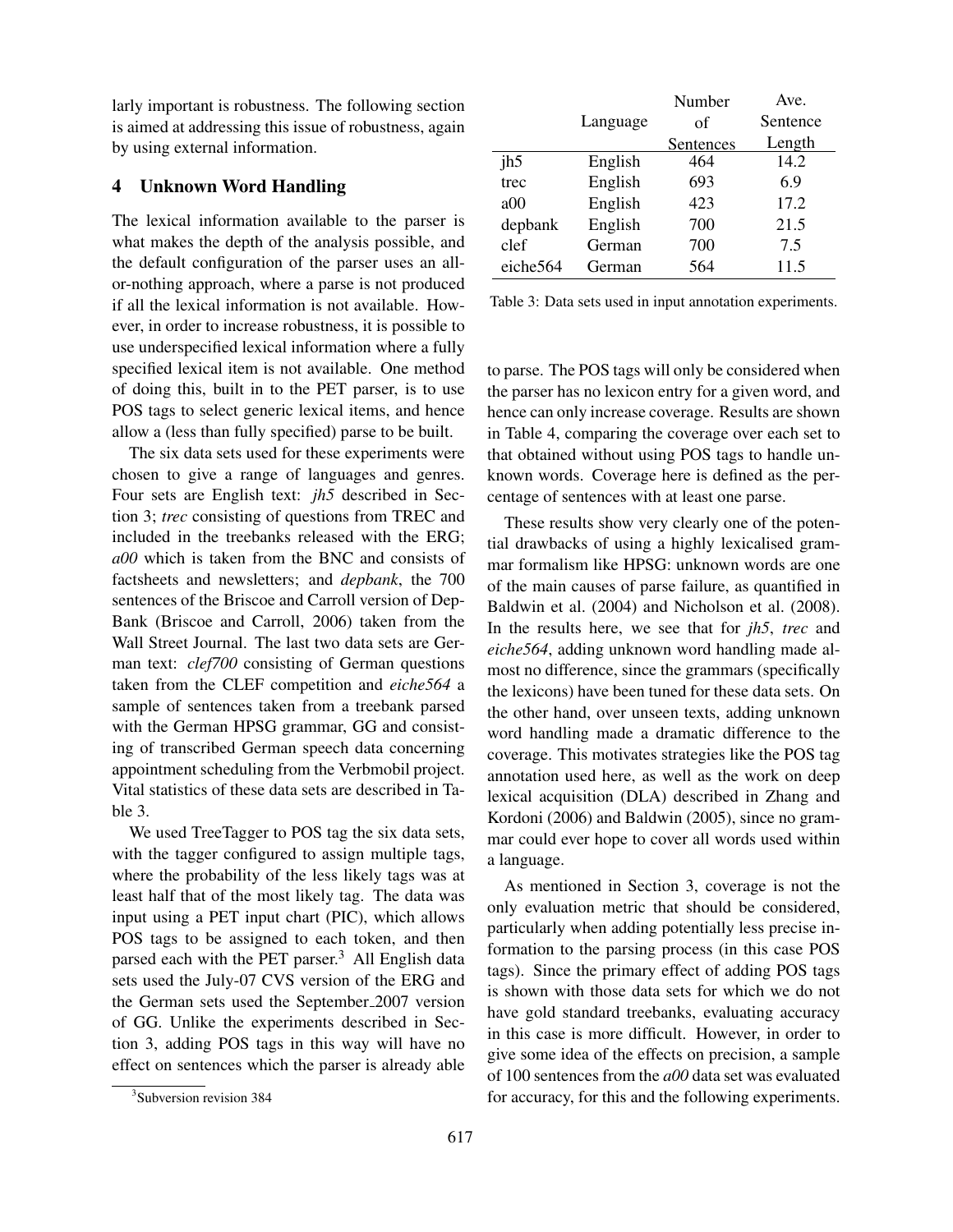In this instance, we found there was only a slight drop in precision, where the original analyses had a precision of 82% and the precision of the analyses when POS tags were used was 80%.

Since the parser has the means to accept named entity (NE) information in the input, we also experimented with using generic lexical items generated from NE data. We used SProUT (Becker et al., 2002) to tag the data sets and used PET's inbuilt NE handling mechanism to add NE items to the input, associated with the appropriate word tokens. This works slightly differently from the POS annotation mechanism, in that NE items are considered by the parser, even when the associated words are in the lexicon. This has the effect of increasing the number of analyses produced for sentences that already have a full lexical span, but could also increase coverage by enabling parses to be produced where there is no lexical span, or where no parse was possible because a token was not recognised as part of a name. In order to isolate the effect of the NE data, we ran one experiment where the input was annotated only with the SProUT data, and another where the POS tags were also added. These results are also in Table 4.

Again, we see coverage increases in the three unseen data sets, *a00*, *depbank* and *clef*, but not to the same extent as the POS tags. Examining the results in more detail, we find that the increases come almost exclusively from sentences without lexical span, rather than in sentences where a token was previously not recognised as part of a name. This means that the NE tagger is operating almost like a POS tagger that only tags proper nouns, and as the POS tagger tags proper nouns quite accurately, we find the NE tagger gives no benefit here. When examining the precision over our sample evaluation set from *a00*, we find that using the NE data alone adds no correct parses, while using NE data with POS tags actually removes correct parses when compared with POS alone, since the (in these cases, incorrect) NE data is preferred over the POS tags. It is possible that another named entity tagger would give better results, and this may be looked at in future experiments.

Other forms of external information might also be used to increase lexical coverage. Zhang and Kordoni (2006) reported a 20% coverage increase over baseline using a lexical type predictor for unknown words, and so we explored this avenue. The same maximum entropy tagger used in Section 3 was used and each open class word was tagged with its most likely lexical type, as predicted by the maximum entropy model. Table 5 shows the results, with the baseline and POS annotated results for comparison. As with the previous experiments, we see a coverage increase in those data sets which are considered unseen text for these grammars. Again it is clear that the use of POS tags as features obviously improves the maximum entropy model, since this second model has almost 10% better coverage on our unseen texts. However, lexical types do not appear to be as effective for increasing lexical coverage as the POS tags. One difference between the POS and lexical type taggers is that the POS tagger could produce multiple tags per word. Therefore, for the next experiment, we altered the lexical type tagger so it could also produce multiple tags. As with the Tree-Tagger configuration we used for POS annotation, extra lexical type tags were produced if they were at least half as probable as the most likely tag. A lower probability threshold of 0.01 was set, so that hundreds of tags of equal likelihood were not produced in the case where the tagger was unable to make an informed prediction. The results with multiple tagging are also shown in Table 5.

The multiple tagging version gives a coverage increase of between 2 and 10% over the single tag version of the tagger, but, at least for the English data sets, it is still less effective than straight-forward POS tagging. For the German unseen data set, *clef*, we do start getting above what the POS tagger can achieve. This may be in part because of the features used by the lexical type tagger — German, being a more morphologically rich language, may benefit more from the prefix and suffix features used in the tagger.

In terms of precision measured on our sample evaluation set, the single tag version of the lexical type tagger which used POS tag features achieved a very good precision of 87% where, of all the extra sentences that could now be parsed, only one did not have a correct parse. In an application where precision is considered much more important than coverage, this would be a good method of increasing coverage without loss of accuracy. The single tag version that did not use POS tags in the model achieved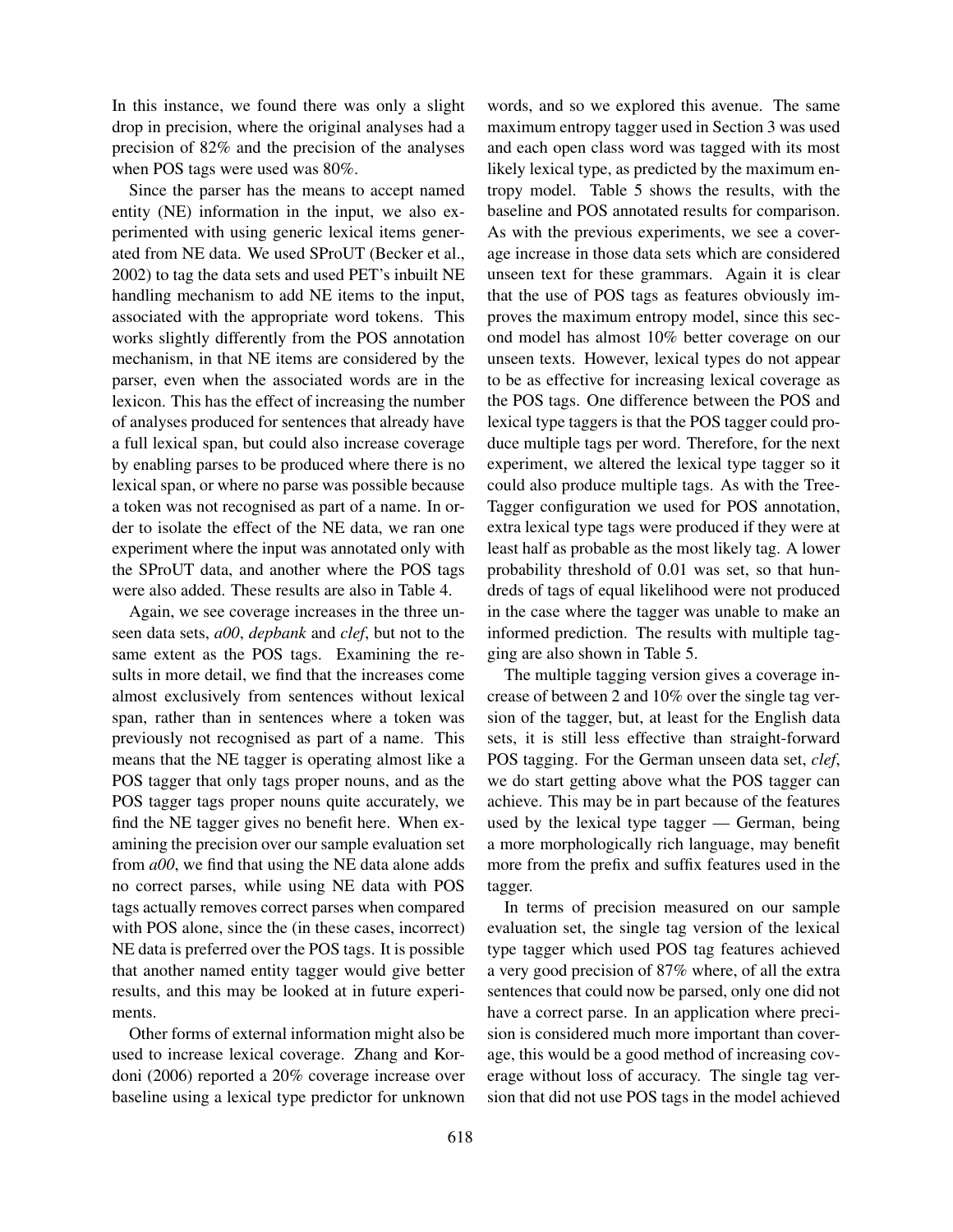|          | <b>Baseline</b> | with POS | NE only | NE+POS |
|----------|-----------------|----------|---------|--------|
| ih5      | 93.1%           | 93.3%    | 93.1%   | 93.3%  |
| trec     | 97.1%           | 97.5%    | 97.4%   | 97.7%  |
| a00      | 50.1%           | 83.9%    | 53.0%   | 85.8%  |
| depbank  | 36.3%           | 76.9%    | 51.1%   | 80.4%  |
| clef     | 22.0%           | 67.7%    | 42.3%   | 75.3%  |
| eiche564 | 63.8%           | 63.8%    | 64.0%   | 64.0%  |

Table 4: Parser coverage with baseline using no unknown word handling and unknown word handling using POS tags, SProUT named entity data as the only annotation, or SProUT tags in addition to POS annotation.

|                      |                 |            | Single Lexical Types |        | <b>Multiple Lexical Types</b> |        |
|----------------------|-----------------|------------|----------------------|--------|-------------------------------|--------|
|                      | <b>Baseline</b> | <b>POS</b> | -POS                 | $+POS$ | -POS                          | $+POS$ |
| jh5                  | $93.1\%$        | 93.3%      | 93.3%                | 93.3%  | 93.5%                         | 93.5%  |
| trec                 | $97.1\%$        | 97.5%      | 97.3%                | 97.4%  | 97.3%                         | 97.4%  |
| a00                  | 50.1%           | 83.9%      | 63.8%                | 72.6%  | 65.7%                         | 78.5%  |
| depbank              | $36.3\%$        | 76.9%      | 51.7%                | 64.4%  | 53.9%                         | 69.7%  |
| clef                 | 22.0%           | 67.7%      | 59.9%                | 66.8%  | 69.7%                         | 76.9%  |
| eiche <sub>564</sub> | 63.8%           | 63.8%      | 63.8%                | 63.8%  | 63.8%                         | 63.8%  |

Table 5: Parser coverage using a lexical type predictor for unknown word handling. The predictor was run in single tag mode, and then in multi-tag mode. Two different tagging models were used, with and without POS tags as features.

the same precision as with using only POS tags, but without the same increase in coverage. On the other hand, the multiple tagging versions, which at least started approaching the coverage of the POS tag experiment, dropped to a precision of around 76%.

From the results of Section 3, one might expect that at least the lexical type method of handling unknown words might at least lead to quicker parsing than when using POS tags, however POS tags are used differently in this situation. When POS tags are used to restrict the parser, any lexicon entry that unifies with the generic part-of-speech lexical category can be used by the parser. That is, when the word is restricted to, for example, a *verb*, any lexical item with one of the numerous more specific verb categories can be used. In contrast, in these experiments, the lexicon plays no part. The POS tag causes one underspecified lexical item (per POS tag) to be considered in parsing. While these underspecified items may allow more analyses to be built than if the exact category was used, the main contribution to parsing time turned out to be the number of tags assigned to each word, whether that was a POS tag or a lexical type. The POS tagger assigned multiple tags much less frequently than the multiple tagging

lexical type tagger and so had a faster average parsing time. The single tagging lexical type tagger had only slightly fewer tags assigned overall, and hence was slightly faster, but at the expense of a significantly lower coverage.

#### 5 Conclusion

The work reported here shows the benefits that can be gained by utilising external resources to annotate parser input in highly lexicalised grammar formalisms. Even something as simple and readily available (for languages likely to have lexicalised grammars) as a POS tagger can massively increase the parser coverage on unseen text. While annotating with named entity data or a lexical type supertagger were also found to increase coverage, the POS tagger had the greatest effect with up to 45% coverage increase on unseen text.

In terms of efficiency, POS tags were also shown to speed up parsing by filtering unlikely lexicon items, but better results were achieved in this case by using a lexical type supertagger. Again encouraging the use of external resources, the supertagging was found to be much more effective when POS tags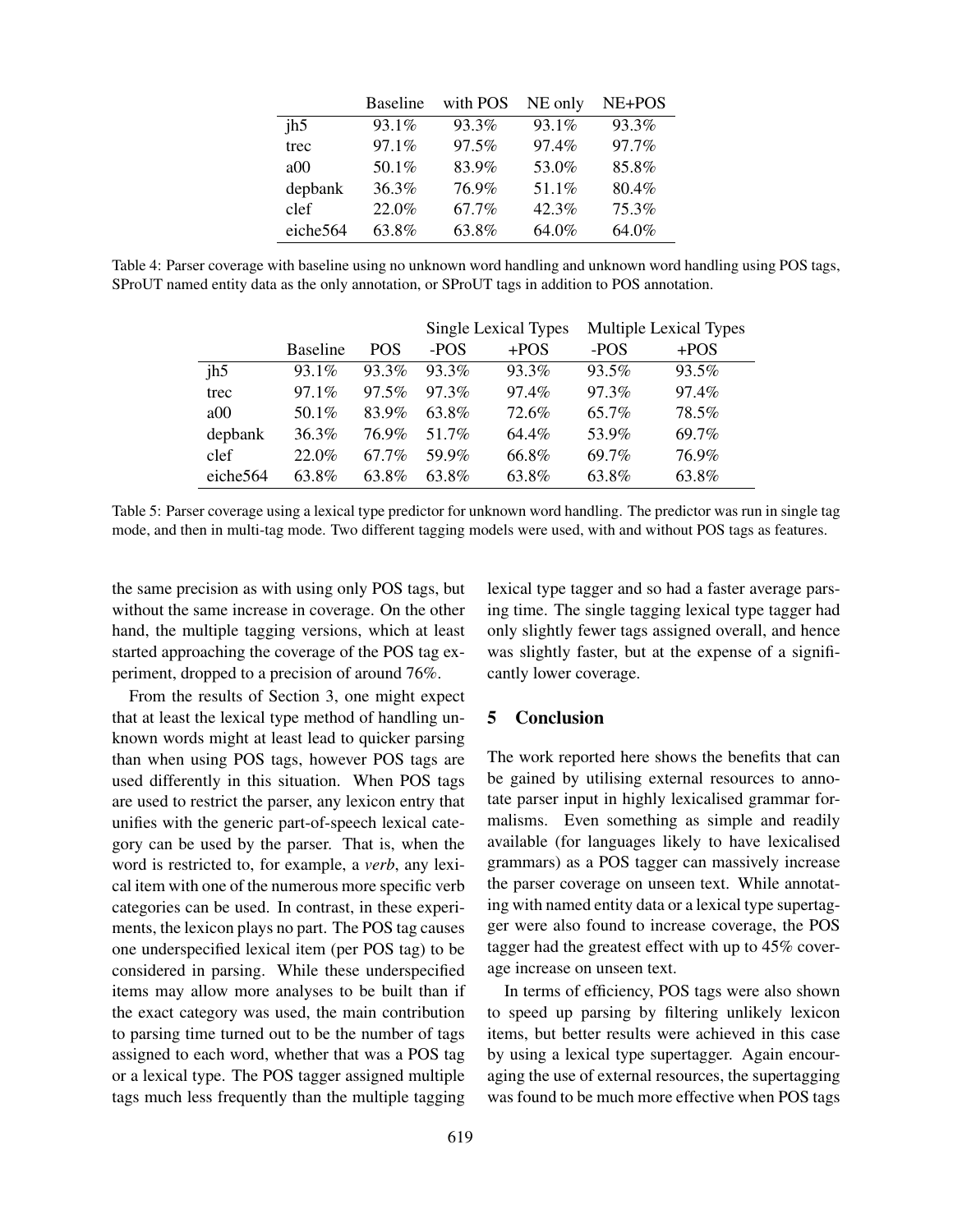were used to train the tagging model, and in this configuration, managed to halve the parsing time with minimal effect on coverage or precision.

## 6 Further Work

A number of avenues of future research were suggested by the observations made during this work. In terms of robustness and increasing lexical coverage, more work into using lexical types for unknown words could be explored. In light of the encouraging results for German, one area to look at is the effect of different features for different languages. Use of back-off models might also be worth considering when the tagger probabilities are low.

Different methods of using the supertagger could also be explored. The experiment reported here used the single most probable type for restricting the lexicon entries used by the parser. Two extensions of this are obvious. The first is to use multiple tags over a certain threshold, by either inputting multiple types as was done for the unknown word handling, or by using a generic type that is compatible with all the predicted types over a certain threshold. The other possible direction to try is to not check the predicted type against the lexicon, but to simply construct a lexical item from the most likely type, given a (high) threshold probability. This would be similar to the CCG supertagging mechanism and is likely to give generous speedups at the possible expense of precision, but it would be illuminating to discover how this trade-off plays out in our setup.

## References

- Timothy Baldwin, Emily M. Bender, Dan Flickinger, Ara Kim, and Stephan Oepen. 2004. Road-testing the English Resource Grammar over the British National Corpus. In *Proceedings of the Fourth International Conference on Language Resources and Evaluation (LREC 2004)*, pages 2047–50, Lisbon, Portugal.
- Timothy Baldwin. 2005. Bootstrapping deep lexical resources: Resources for courses. In *Proceedings of the ACL-SIGLEX 2005 Workshop on Deep Lexical Acquisition*, pages 67–76, Ann Arbor, USA.
- Srinivas Bangalore and Aravind K. Joshi. 1994. Disambiguation of super parts of speech (or supertags): Almost parsing. In *Proceedings of the 15th COLING Conference*, pages 154–160, Kyoto, Japan.
- Markus Becker, Witold Drozdzynski, Hans-Ulrich Krieger, Jakub Piskorski, Ulrich Schäfer, and Feiyu Xu. 2002. SProUT - Shallow Processing with Typed Feature Structures and Unification. In *Proceedings of the International Conference on NLP (ICON 2002)*, Mumbai, India.
- Ted Briscoe and John Carroll. 2006. Evaluating the accuracy of an unlexicalised statistical parser on the PARC DepBank. In *Proceedings of the 44th Annual Meeting of the ACL*, pages 41–48, Sydney, Australia.
- Ulrich Callmeier. 2000. PET a platform for experimentation with efficient HPSG processing techniques. *Natural Language Engineering*, 6(1):99–107.
- Stephen Clark and James R. Curran. 2007. Widecoverage efficient statistical parsing with CCG and log-linear models. *Computational Linguistics*, 33(4):493–552.
- Stephen Clark. 2002. Supertagging for combinatory categorical grammar. In *Proceedings of the 6th International Workshop on Tree Adjoining Grammar and Related Frameworks*, pages 101–106, Venice, Italy.
- Ann Copestake and Dan Flickinger. 2000. An opensource grammar development environment and broadcoverage English grammar using HPSG. In *Proceedings of the Second conference on Language Resources and Evaluation (LREC-2000)*, Athens, Greece.
- Ann Copestake, Alex Lascarides, and Dan Flickinger. 2001. An algebra for semantic construction in constraint-based grammars. In *Proceedings of the 39th Annual Meeting of the ACL and 10th Conference of the EACL (ACL-EACL 2001)*, Toulouse, France.
- Berthold Crysmann. 2003. On the efficient implementation of German verb placement in HPSG. In *Proceedings of RANLP 2003*, pages 112–116, Borovets, Bulgaria.
- Julia Hockenmaier, Gann Bierner, and Jason Baldridge. 2002. Extending the coverage of a CCG system. *Research in Language and Computation*.
- Bernd Kiefer, Hans-Ulrich Krieger, John Carroll, and Rob Malouf. 1999. A bag of useful techniques for efficient and robust parsing. In *Proceedings of the 37th Annual Meeting of the ACL*, pages 473–480, Maryland, USA.
- Stefan Müller and Walter Kasper. 2000. HPSG analysis of German. In *Verbmobil: Foundations of Speech-to-Speech Translation*, pages 238–253. Springer, Berlin, Germany.
- Jeremy Nicholson, Valia Kordoni, Yi Zhang, Timothy Baldwin, and Rebecca Dridan. 2008. Evaluating and extending the coverage of HPSG grammars. In *Proceedings of the Sixth International Conference on Language Resources and Evaluation (LREC 2008)*, Marrakech, Morocco.